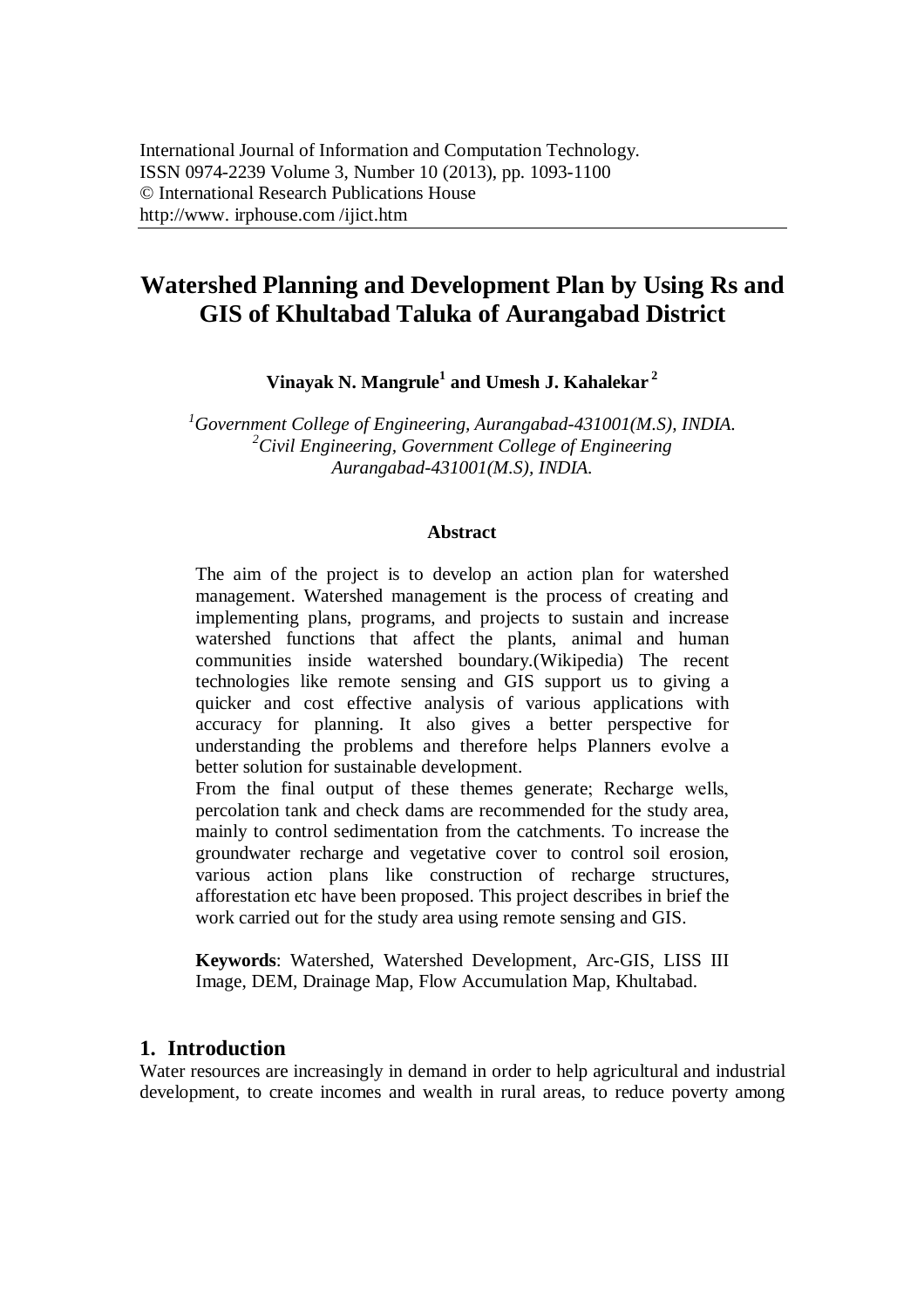rural people, and to contribute to the sustainability of natural resources and the environment. Reliable and timely information on the available natural resources is very much essential to formulate a comprehensive land use plan for sustainable development. The land, water, minerals and biomass resources are currently under tremendous pressure in the context of highly competing and often conflicting demands of an ever expanding population. Consequently over exploitation and mismanagement of resources are exerting detrimental impact on environment.

In India more than 75% of population depends on agriculture for their livelihood. Agriculture plays a vital role in our country economy. In order to mitigate droughts which occur frequently in several parts of the country especially in dry land areas the Ministry of Agriculture and co-operation has launched. An integrated watershed concept using easy, simple and affordable local technologies. Watershed approach has been the single most important landmark in the direction of bringing in visible benefits in rural areas and attracting people's participation in watershed programmes.(Singh J, Praveen Raj Saxena et.al,2005) The basic objective is to increase production and availability of food, fodder and fuel; restore ecological balance. Watershed management is an iterative process of integrated decision making regarding uses and modification of lands and waters within a watershed. Development of the watershed needs better understanding about the various natural resources their relations with each other and their relations with livelihood of the stakeholders. The present study is an attempt using Remote Sensing and GIS techniques to propose various water harvesting and soil conservation measures in order to suggest integrated land and water resource development plan for Khuldabad sub-watershed covering 46.138Km<sup>2</sup> in Aurangabad district in Maharashtra.

#### **2. Location and Extent**

The study area is bounded by North latitudes  $20^018'0''$  to  $19^052'0''$  and East longitudes  $75^060'0''$  to  $75^024'0''$  falls in the Khuldabad Taluka of Aurangabad district in Maharashtra and covered by Survey of India toposheet no. (46 P/4, 46 P/8, and 47 M/1, 47 M /5) with scale of 1: 50,000. The area experiences Moderately Tropical type of climate. The Average annual rainfall of the area is about 796.13mm. The mean maximum and minimum temperatures recorded in the area 43ºC and 13ºC respectively. Location of study area is shown in (Fig. 1)**.**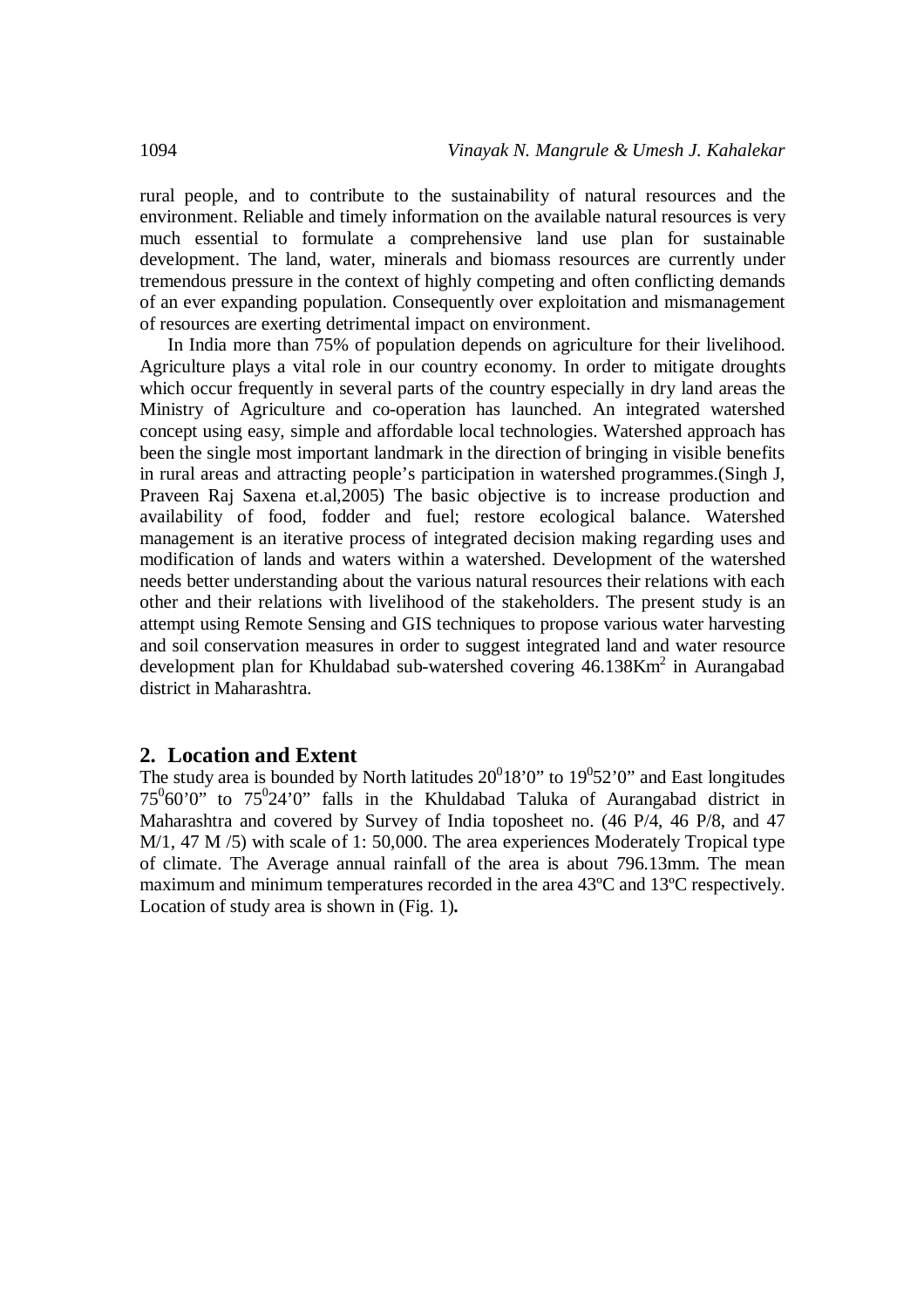

**Figure 1**: Study Area Map.

#### **3. Scope of the Present Study**

In large number of cases the failure of watershed development is largely due to adjustments with diverse facets of nature, caused by lack of awareness of the natural resources. In order to generate optimum utilization of existing natural resources like land, vegetation and water in watershed proper scientific surveys should be conducted. Geo-scientific studies of the terrain, socioeconomic appraisal of the stake holders and the use of Remote Sensing Data for faster assessment of natural resources such as soil, geology, drainage etc. as well as assessment of economic activities through land use and infrastructure of the watershed area is well known. This is also used for monitoring of watershed development at later years. GIS is a very powerful tool for development of the watershed area with all natural and socioeconomic facets for better planning, execution and monitoring of the project.

### **4. Objectives**

The main objective of the present study is to generate information/databases on 1:25,000 scale pertaining to hydro geomorphology, Drainage, surface water bodies, watershed, transport network etc. using multi-temporal satellite data. Conversion of these databases into digital form for future analysis and utilization and to prepare location specific land, water resources development plans, by integrating these databases with socio-economic data and contemporary technology in the GIS environment such that control of soil & moisture conservation and land degradation, optimal management of croplands and conservation and management of water resources can be achieved.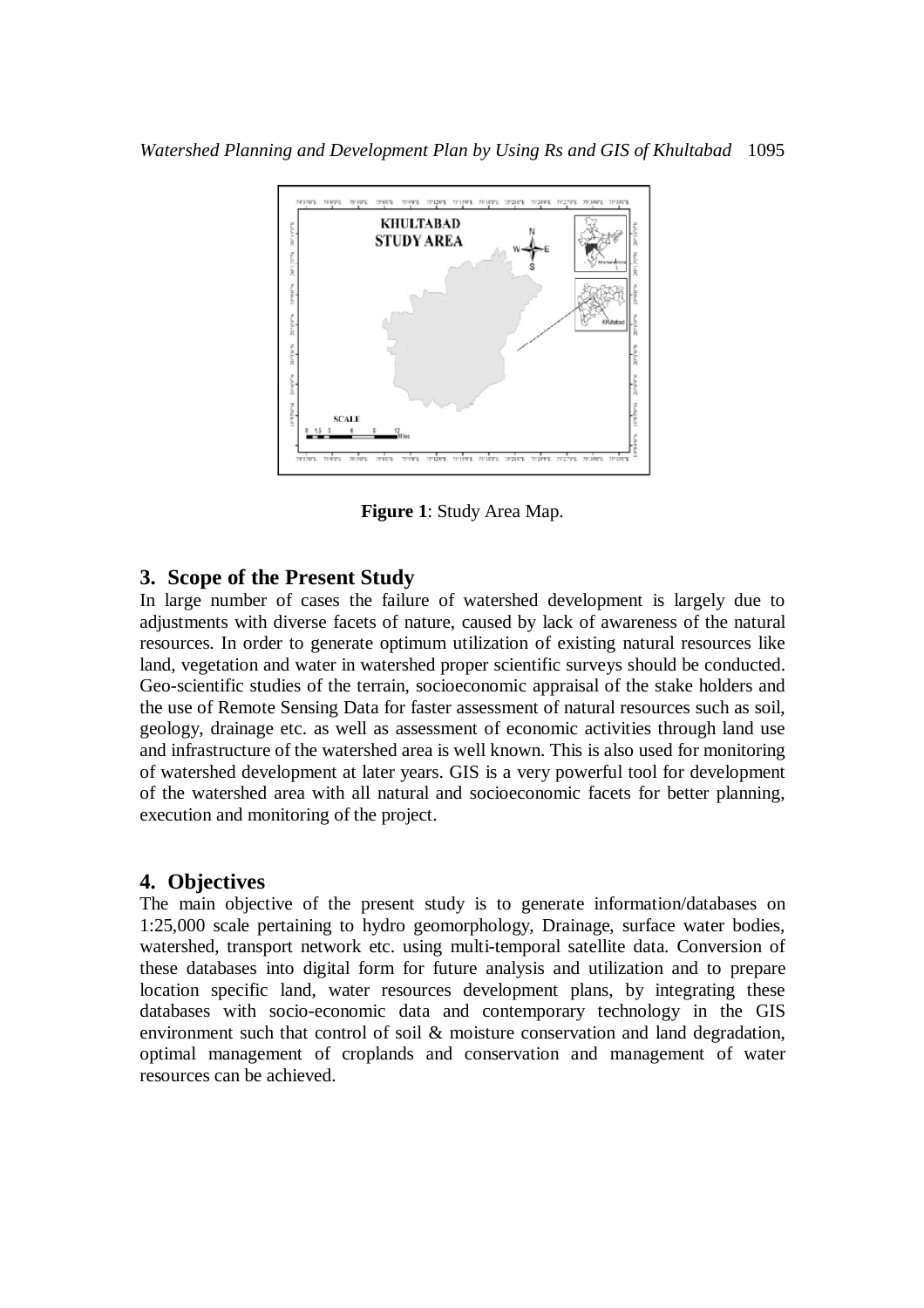### **5. Methodology**

To achieve the above objectives, the following methodology and procedure is adopted in the present study. Collection of satellite data and Survey of India Topographical maps, collection of rainfall and temperature data and other collateral data covering the study area, preparation of base map on 1:25000 scale using Survey of India Topographical Maps, preparation of Drainage, watershed and Surface water bodies using SOI topographical maps, preparation of contour map of 20mts contour interval using SOI topographical maps, preparation of DEM (Digital Elevation Model) from contour map, preparation of Slope, Aspect and Relief maps from DEM, Flow Direction Map, Flow Accumulation Map, preliminary pre-field interpretation of Hydro geomorphology using Satellite data on 1:25,000 Scale, ground truth data collection, verification of doubtful areas and correction, modification and transfer of post field details of Hydro geomorphology on to original maps, recommendation of land & water resources development plan.

### **6. Geomorphology**

Geomorphology is the study of forms and process of landforms, which are the products of various exogenetic and endogenetic forces. Landforms play a significant role in land resource mapping, watershed studies, terrain evaluation and soil classification in addition to ground water studies. The ground water conditions vary from terrain to terrain.

For the present study IRS P6 LISS-III (2008) satellite imagery (Fig-2) and SOI Toposheet 1: 25000 scale have been used to map various geomorphic features in order to delineate ground water potential zones in the area. Based on the interpretation of the satellite imagery and SOI toposheet the following hydro-geomorphic units have been delineated on 1:25000 scale.



**Figure 2:** Satellite LISS-III Image (Year-2008). **Figure 3:** Contour Map.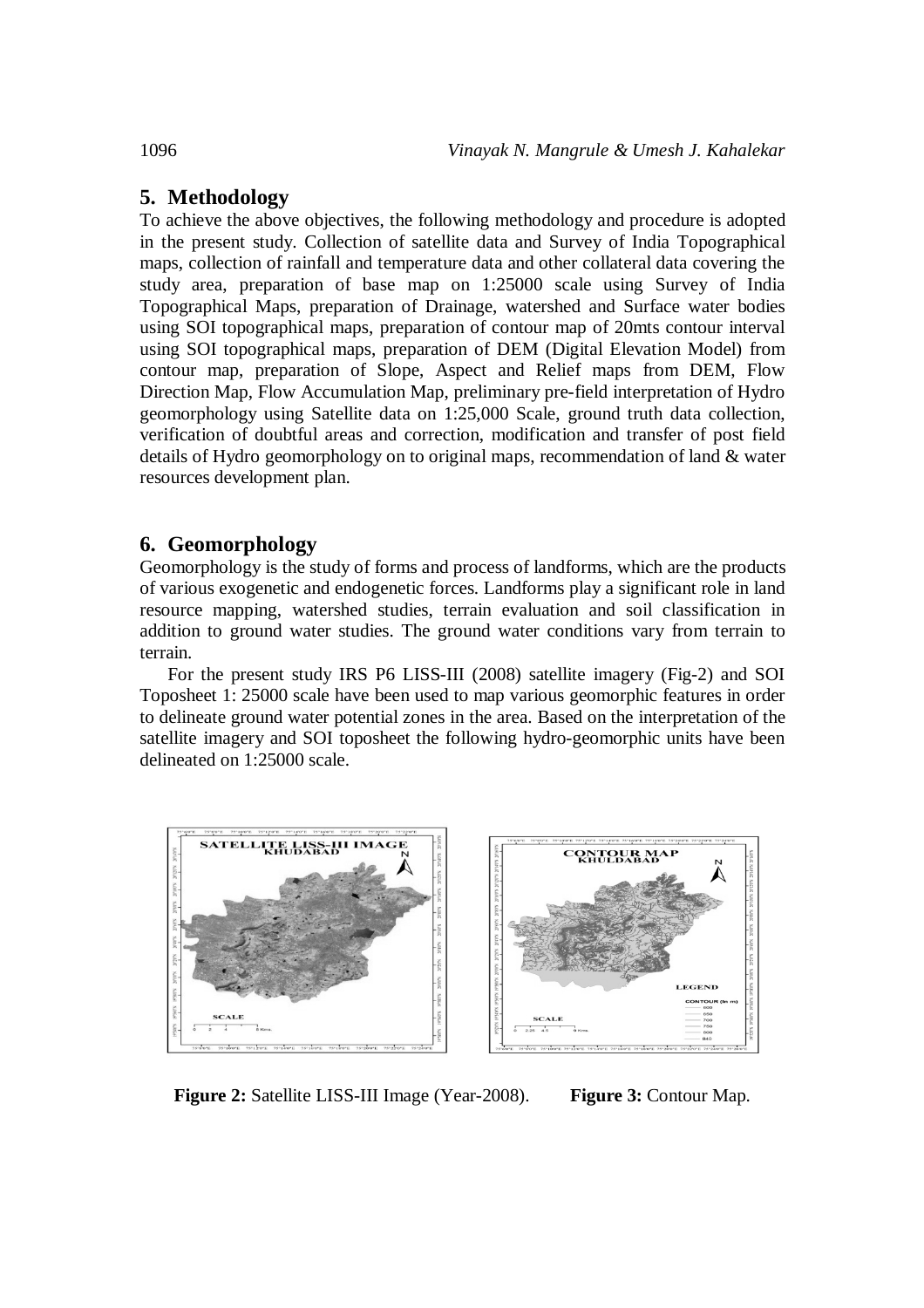#### *Watershed Planning and Development Plan by Using Rs and GIS of Khultabad* 1097

Remote Sensing & GIS: The success of planning for developmental activities depends on the quality and quantity of information available on both natural and socioeconomic resources. It is, therefore, essential to devise the ways and means of organizing computerized information system. Remote Sensing (RS) data and Geographical Information System (GIS) play a rapidly increasing role in the field of land and water resources development. One of the greatest advantages of using Remote Sensing data for natural resource management is its ability to generate information in spatial and temporal domain, which is very crucial for successful model analysis, prediction and validation. Examples from recent literature spotlight several uses of GIS as applied to groundwater exploration. Gustafson (1993) used a GIS for the analysis of lineament data derived from SPOT imagery for ground water potential mapping. Minor et al. (1994) developed an integrated interpretation strategy to characterize ground water resources for identification of well locations in Ghana using GIS as a unifying elem of Northwest Florida Water Management District, Richards et al. (1996) took the advant ent. For the assessment of ground water resources age of GIS for the spatial analysis and data visualization. Krishnamurthy et. al. (1996) developed a GIS based model for delineating ground water potential zones Marudaiyar basin, Tamil Nadu, India by integrating different thematic layers derived from Remote Sensing data. The field verification of this model established the efficacy of the GIS in demarcating the potential ground water reserve. Similarly Sander (1997) and Teeuw (1999) have applied GIS for ground water resource assessment.

In the present study most of the analysis was done using

Hydrological analysis tools in ArcGIS 9.3software. The hydrological analysis process in GIS is one of the effective methods in terms of cost and time in proposing various water harvesting structures. This process deals with assessing various hydrological characteristics of a surface. The basic parameter that controls the surface water flow (run-off) is the shape of the surface (terrain). Slope and aspect play a vital role in determining the shape of a surface. The basic inputs required to generate a hydrological model for a region are slope, aspect, sinks, flow direction, DEM Map (Fig-4), flow accumulation (Fig-5), pour points and a possible stream network. The whole hydrological process can be broadly divided into 2 phases i.e. (1) Surface analysis and (2) Hydrological analysis.

Water resource development plan has been prepared on the basis of integration of information on hydrogeomorphological characteristics, surface water availability, landuse/Landcover (Fig-6), drainage, present status of ground water utilization and considering the present and long term needs of water in the study area. Conservation, management and development of water resources form integral component of the development plan. Suitable structures are suggested for surface harvesting / recharge. Proposing different soil and water harvesting structures plays a very crucial role, which requires a well-qualified and well-experienced work force with thorough knowledge in various water conservation programmes. For this purpose the following thematic layers like slope, flow direction and flow accumulation output raster maps along with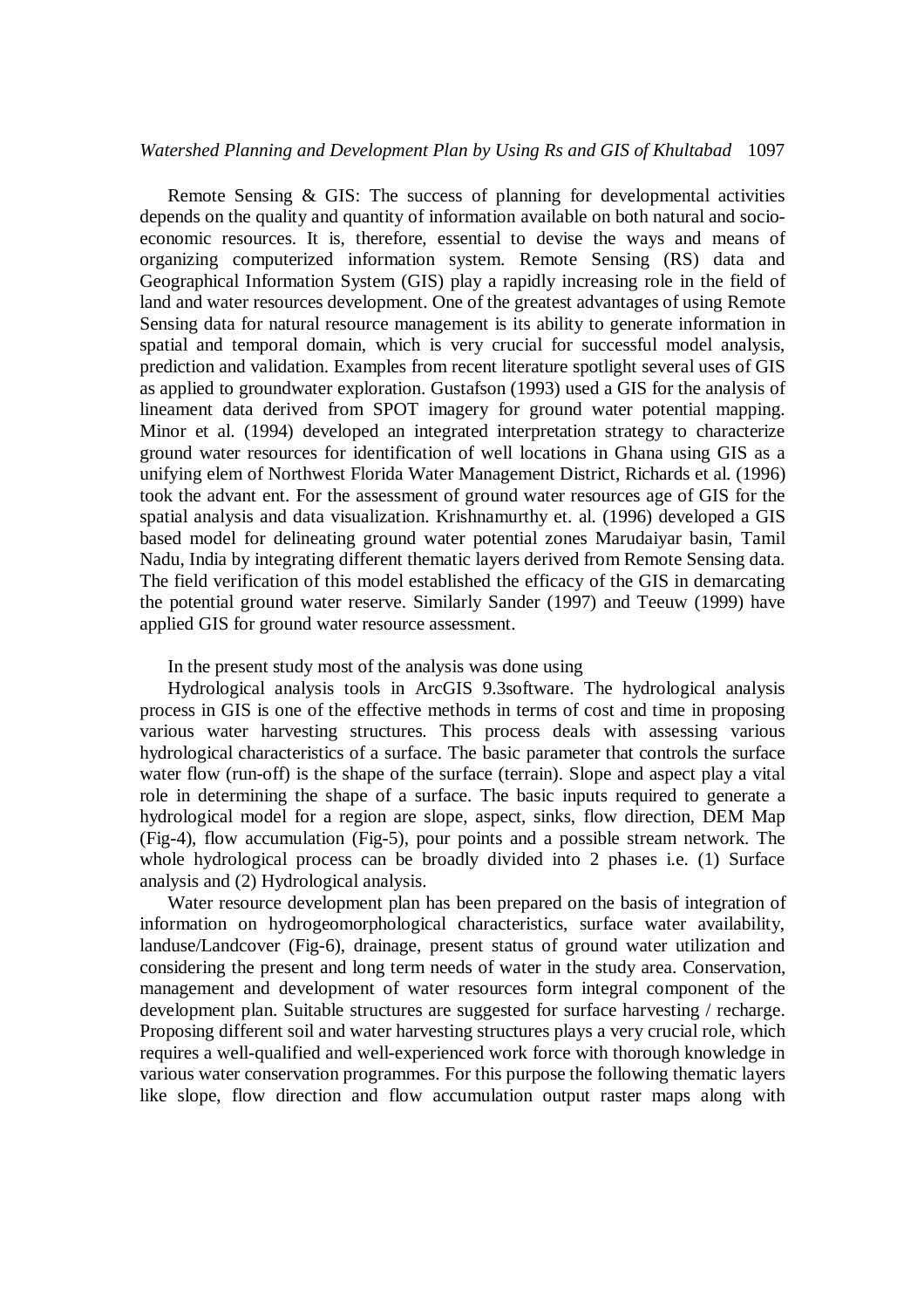drainage, land use/land cover, hydro geomorphology are used. Weightages are given to significant units (on priority basis) in various thematic layers such as Hydrogeomorphology, slope, drainage, soils and land use/land cover in raster form in order to prioritize locations for suggesting appropriate recharge structures.



**Figure 4**: DEM Map. **Figure 5**: Flow Accumulation Map.

First, all the thematic layers have been converted to raster form in Arc Map using convert features to raster option to assign Weightages, since the analysis should be performed in raster mode. In the Hydro geomorphology layer high priority (1) is given to structural valleys, moderate (2) priority to moderately dissected plateau and low/least (3) priority is given to undissected plateau. In the land use/land cover layer high priority (1) is given to double cropped areas, moderate priority (2) to kharif unirrigated areas and least priority (3) to fallow lands. In the soil layer top priority (1) is given to black loamy Soils and least priority (2) to black soils. Similarly, the slope classes have been reclassified into 2 categories like class 1 (0-1%) and class 2 (1-3%). Slope class 2 is given high priority (1), class 1 is given least (2) priority. In stream order raster 3rd order streams are given high (1) priority, 2nd order streams are given moderate (2) priority and 1st order streams are given least (3) priority. These themes have been calculated using raster calculator in spatial analyst of ArcGIS 9.3, based on the Weightages decided. The formula for this raster calculation is as follows:

 $((Hydrogeomorphology)*0.2+ (Land Use/Land cover)*0.2 + (Soils)*0.1 +$  $(Slope)*0.2 + (Drainage)*0.3)$ 

A drainage raster indicating high and low priority locations has been generated by evaluating this equation. Based on this location priority raster, various waterharvesting structures have been proposed (Fig-7). All these functions are used either by themselves or in conjunction with other mathematical or statistical or simulation models for varied applications in GIS. There is a wide range of spatial analysis functions in a GIS. To take advantage of its capabilities, user must define his problem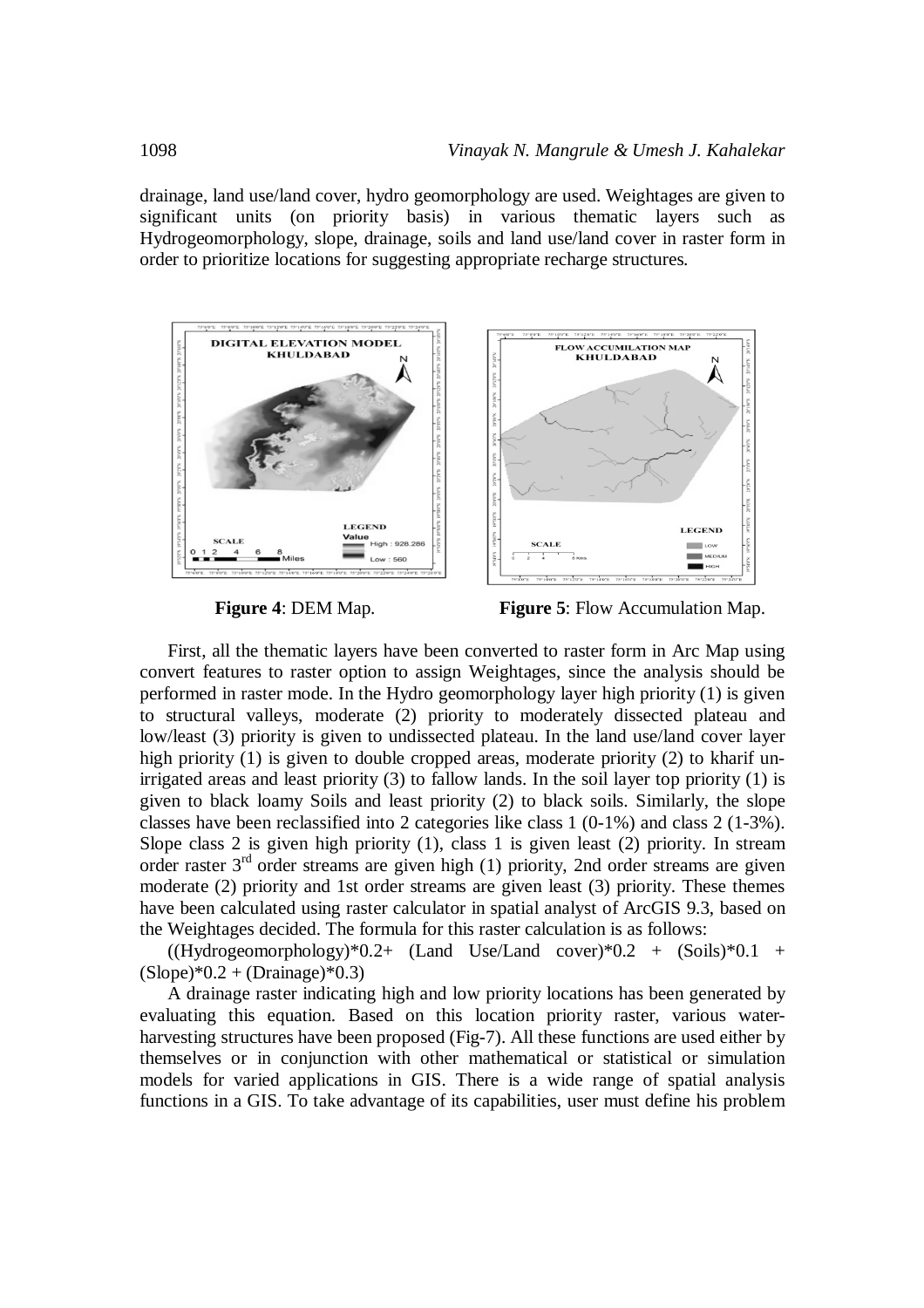clearly; decide the data required and the spatial operations to be performed for reaching the goal. This will help in proper cartographic modeling of the decision problem and achieve the solution.





**Figure 6**: LULC Map Figure 7. Soil and water harvesting structures map

## **7. Conclusion**

Khultabad watershed with gentle slopes tending towards south direction and elevations of 600 to 840 m above mean sea level is drained by numerous streamlets. Thus from the study it is recommended that water harvesting should be given importance to avoid the wastage of rainwater from the watershed. This will also increase the groundwater recharge besides providing supplementary irrigation during Rabi season. Farmers should be encouraged with regard to making of farm ponds and soil conservation measures.

### **References**

- [1] A. Kabir et al. (26 October, 2010)Application of a geographical information system (GIS) based hydrological model for flow prediction in Gorganrood river basin, Iran.
- [2] Hossam H. Elewa et al. have study on Groundwater potentiality mapping in the Sinai Peninsula, Egypt, using remote sensing and GIS-watershed-based modeling. Springer Science+Business Media B.V. 2010